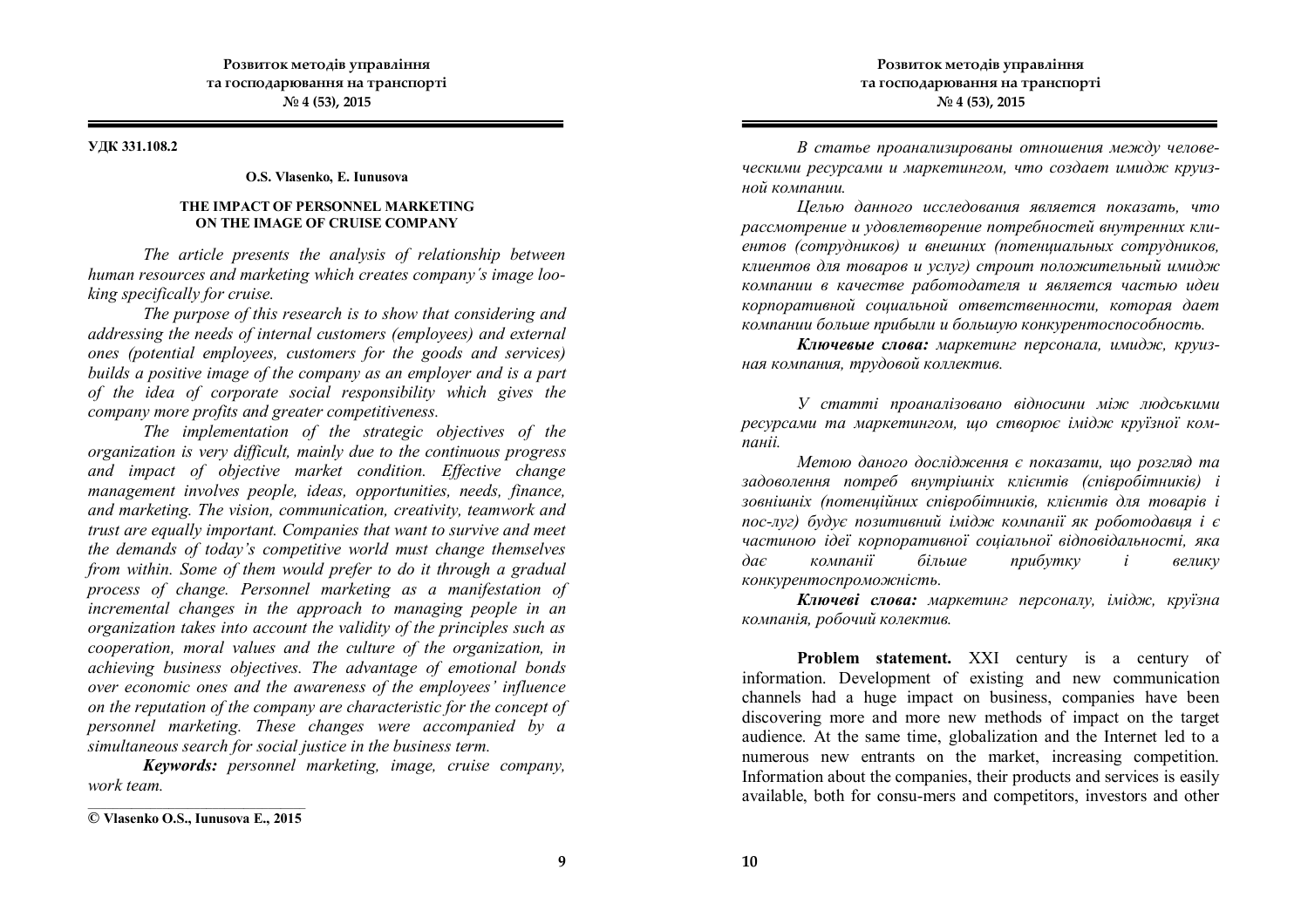stakeholder groups. Therefore, image management is a key business objective of every company and organization nowadays.

**Analysis of the last research and publications.** I have analyzed the key ideas of marketing in research works and papers by Philip Kotler, L. Kevin Keller, Gary Armstrong, John H. Roberts, Pastore A., Vernuccio M., etc., of international marketing research by Robert B. Young, Rajshekhar G. Javalgi, of research directions in tourism marketing by Rodoula Tsiotsou, Vanessa Ratten, marketing communications by Paul Smith, etc. Unfortunately, Ukrainian scientists do not pay much attention to the marketing research, that´s why the cruise sector in Ukraine is still at the stage of its forming and needs to be explored.

**Tasks of research.** The purpose of this research is to show that considering and addressing the needs of internal customers (employees) and external ones (potential employees, customers for the goods and services) builds a positive image of the company as an employer and is a part of the idea of corporate social responsibility which gives the company more profits and greater competitiveness.

**Basic material of research.** This research is devoted to the impact of personnel marketing on the image of the cruise company. The effectiveness of the cruise company on the cruise market is largely determined by its internal organization and information support.

A good image and high business reputation allow cruise companies to «refrain afloat» during the economic crisis, while the appearance of external and internal problems.

What is an image? This concept can be given different definitions.

Reshetnikova defines image as «a set number of variables with dominant form over content, self-presentation option, which is focused on the best quality, enhances self-esteem and prestige among potential consumers and also as a key to the successful development of public relations». She also notes that the image represents the company's goals and values in the most convenient and pleasant form [4].

Sharkov considers image as a communication tool between the company and the public. He writes that image is a «mean of influencing the mass consciousness». The main task of PR-service of the company is creating a positive picture of the company and its employees. According to Sharkov, the image is as subjective indicator (set of ideas about public organization) and objective factor at the same time, which plays «a significant role in the assessment of any social process or phenomenon» [7].

In addition, the image can also vary with the change of the company's reputation. For example, adverse events associated with the company is likely to change the company's image in the public consciousness for the worse.

Accordingly, the image of the cruise company  $-$  it is a kind of image that it sends to society (stakeholders): customers, suppliers, competitors, investors, and state in the form of information flow, which causes any emotions.

Currently matter how coordinated and skilled will be a labor group of any modern enterprise, under the influence of marketing approach, has arisen such a concept as «Personnel Marketing», which should be understood as a marketing system, formed within the enterprise and aimed at the effective training and motivation of company's staff.

This system should be aimed at the creating conditions under which the staff operates as a team, providing the most comprehensive customer satisfaction, improving the image and competitiveness.

Personnel Marketing is a relatively new area of research and practical developments which is not widespread. However, staff motivation and improving the competitiveness of the company through personnel marketing system would be very useful in the work of cruise companies. Composition of elements of personnel marketing system that can be applied by leading cruise companies can be represented as a series of interrelated activities of management, including: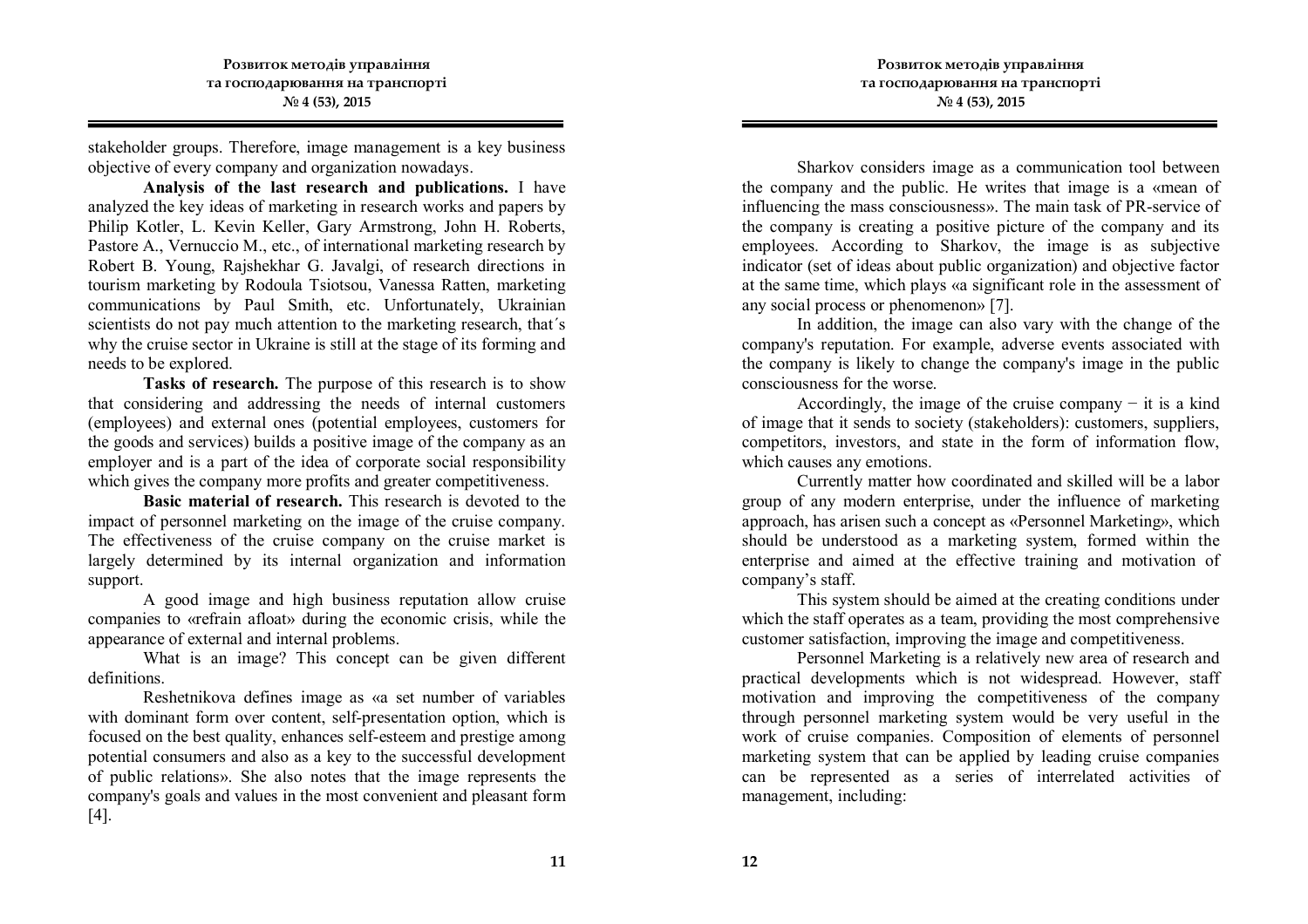1. Staff training. Formation of market relations provides updated knowledge on a range of subjects: management, marketing, psychology, economics, conflictology. In this context a traditional form of education (direction to study at universities and colleges, in training, etc.) and events organized by the cruise company, trainings, round tables, seminars, meetings and other guidance are equally useful.

2. Motivation and stimulation of employees. Incentives, whether moral or material, promote staff activity only when they correspond with the motives of work activities.

3. Creating optimal conditions for creative work. This is the ergonomic aspects of crew satisfaction by work activities, workplace and its normative characteristics (temperature, light, acoustic isolation, etc.), rational working hours and time off work, favorable moral and psychological climate, constructive style of leadership in the cruise company and liners, availability of progressive facilities. It is important the crew to know their own creative growth prospects, promotion, training or retraining, learning of related trade, etc.

4. Social protection of crew members. In this case, the main focus is health care, preventive medical survey, the allocation of interest-free loans, payment of various bonuses and provision of various benefits, etc.

5. The emotional life of crew. Experience shows that performance of crew members is much higher and its attractiveness for both workers and consumers, the stronger is, the brighter and more saturated team spirit. Conducting joint events, welcoming newcomers to the team and retirement parties, arranging dinners on important occasions for the team by captain – all these and many other things generate kindly spirit, when each team member feels comfortable and being in demand on liner.

Thus, it should be noted that the personnel marketing serves as the most important subsystem of the overall marketing system of the cruise company.

It is a complex of measures aimed at clients of cruise companies, namely the team ensures the enhancing of contacts with external audiences and stimulates promoting services of cruise company, all of which contributes to the realization of the creative potential of the team and the competitiveness of cruise company, and therefore its image.

An important task of the successful functioning of the personnel marketing system is the formation of stable channels of communication within the cruise company and information channels with the external environment. The internal communication affects not only the quality of the work, but also to create a culture of communication between team members, whatever position in the hierarchy they hold. This creates certain standards of behavior for employees, based on the principles of openness and goodwill, both within the cruise company and toward customers that positively affects the development of the competitiveness of the cruise company and its image. The result of these actions is the establishment of a positive social and psychological environment, a sense of a team that facilitate coordination and clear interchangeability of personnel. Internal communications system is formed by certain types of business and communications using different communication channels.

Among the elements that make up the personnel marketing system, corporate culture is one of the most important. There are numerous definitions of this concept in the academic and scientific literature. Meanwhile, none of them is comprehensive, and usually draws attention to one of its most important characteristics. Analysis of the concept of «corporate culture» can form a synthesized approach to this category in relation to the need for development of personnel marketing in the cruise companies.

Corporate culture is a value system of relationships prevailing in the cruise company on the achievement and maintenance of a leading, competitive position in the cruise market, ensuring the unity of the needs of producers and consumers of cruise services which are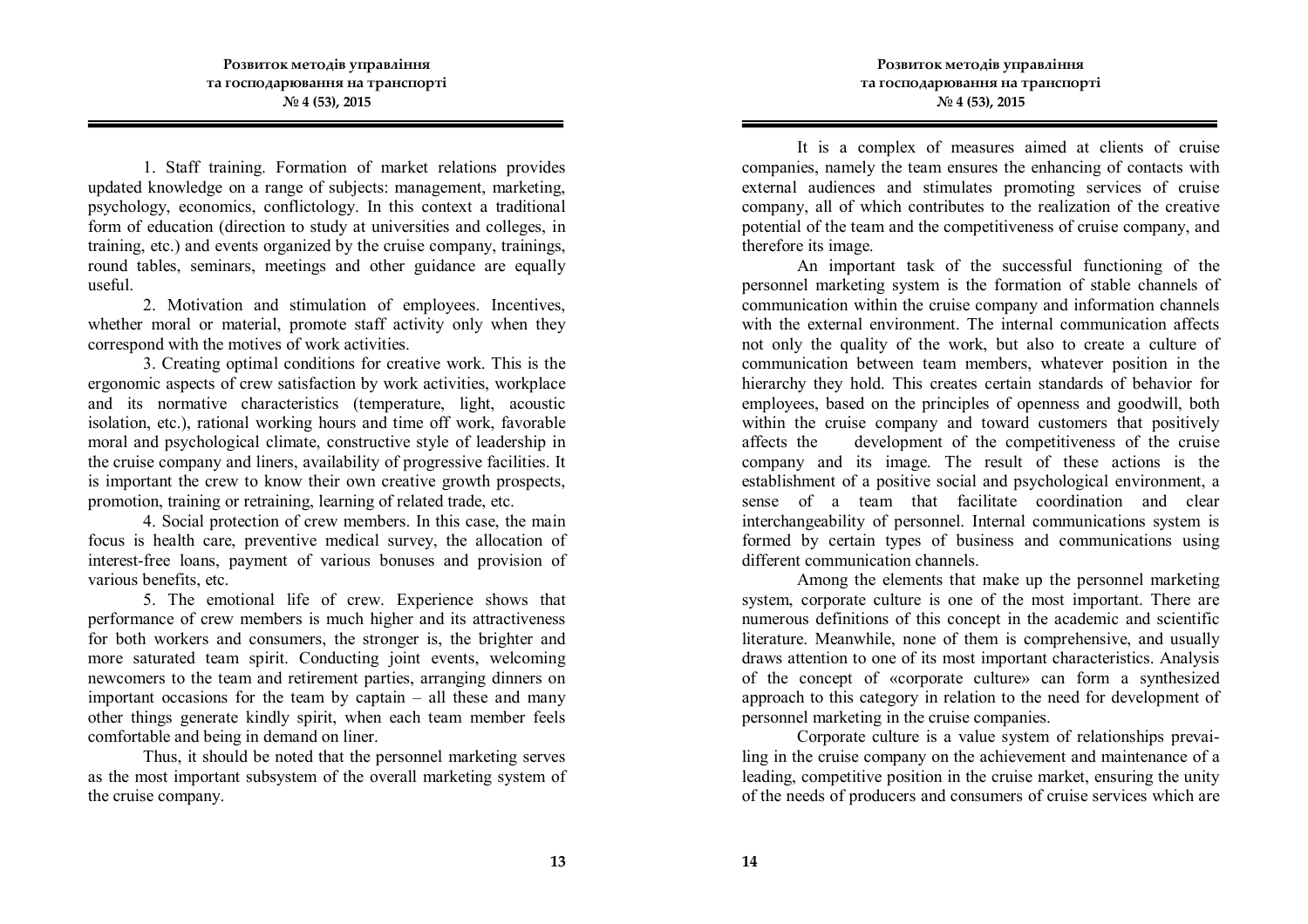at the level of consciousness, communication and professional team behavior.

Presented above definition helps to explain the mechanism of functioning of corporate culture:

• corporate culture is a system factor of personnel management of the cruise company, ensuring its competitiveness and favorable image;

• corporate culture provides the comprehensive development of the cruise company as a functioning on a cruise market subject and ensures the achievement of the objectives of marketing activities;

• corporate culture has a positive impact on the performance of the cruise company and achieving social goals by the driving force of its component principles;

• principles of corporate culture come into effect on condition of organizational and economic support implementation of needs of producers and consumers of cruise services.

If in the formation and maintenance of corporate culture even one of the links of its mechanism is missed, its effectiveness will be either partially or completely lost.

Corporate culture is inseparably linked to the organizational structure of cruise company, its quality condition and humanistic orientation of activities, structure must provide for satisfaction of the personal needs and interests of the team, not just hierarchical order and profit.

In this connection it is worth mentioning the Japanese experience and move it to the activities of cruise companies. Japanese businesses have known not only the mechanism of action and the importance of personal (spiritual) significance of employees − the ability to «work» in the interests of the company. The Japanese have also realized that energy conversion of «personally significant» employee in the business functioning is carried out through appropriate organizational support. In this case it is «grounded» in the best traditions and values of society and therefore consonant with the mentality of the ordinary worker.

The following factors that determine the effectiveness of the personnel marketing system and its most important component − the corporate culture should be highlighted: management style, personality traits of leader, values and ideals, rituals and traditions, ethics, professional behavior, motivation, team relationship vertically and horizontally, the level of competition in teams of cruise company.

For example, development of motivation system must come from the fact that each team member has a different life priorities, needs, goals, that form respective motives and incentives. Therefore, the process of forming the motivational system of cruise company must assume:

- analysis of skills and degree of motivation of each team member;

- effectiveness determination of various motives and incentives for different teams developed by crew members list;

- categorization of groups of motives and incentives suitable for each team.

Thus, through the formation and implementation of the personnel marketing system the formation and development of the creative potential of the team is carried out, which has a direct impact on improving the competitiveness of managerial staff team, providing the improving of the competitiveness of the cruise company and its favorable image.

**Conclusion.** The number of companies in the cruise sector has been growing constantly in the last several years. The appropriate use of staff and professional customer service by employees is possible if the company meets the expectations of employees. Companies pay more attention to the development of such an internal environment that fosters employee satisfaction. This forms a new dimension of the identity of the company, in which ethical norms and va-lues play a crucial role.

The implementation of the strategic objectives of the organization is very difficult, mainly due to the continuous progress and impact of objective market condition. Effective change